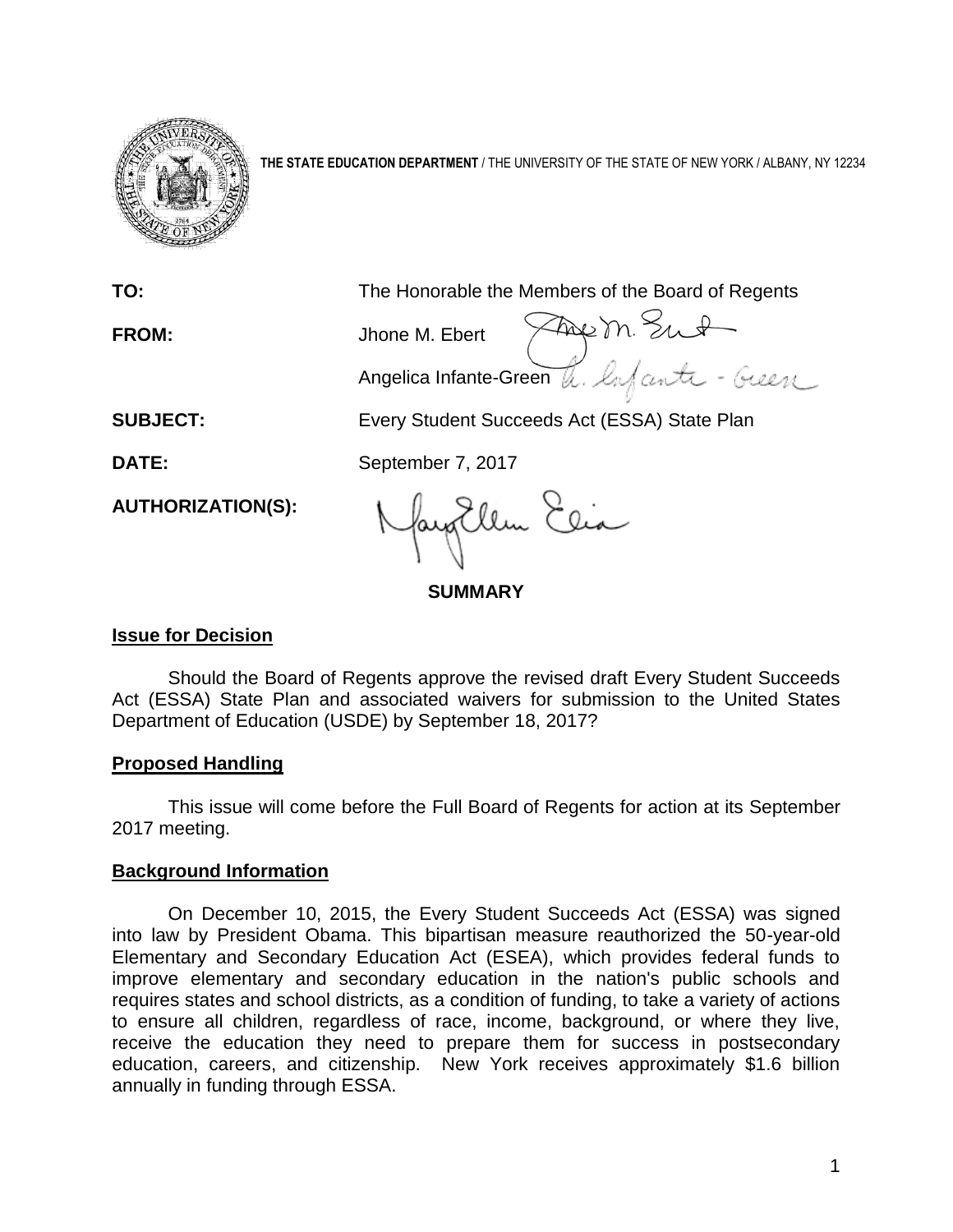In order to respond to the requirements of ESSA, the Department, with the guidance of the Board of Regents, has taken a two-pronged approach to the development of the draft ESSA plan. First, the Department has engaged stakeholders through the Title I Committee of Practitioners (COPs), the ESSA Think Tank, Regional public meetings held in the fall and in the winter, and surveys on concepts for possible inclusion in the draft plan. Second, the Board of Regents and the Department have sought the advice of national organizations and experts, such as the Council of Chief State School Officers (CCSSO); Brustein & Manasevit (a law firm recognized for its federal education regulatory and legislative practice); Linda Darling-Hammond from the Learning Policy Institute, and Scott Marion from the National Center for the Improvement of Educational Assessment.

In working with both stakeholders and national experts, the Department has developed several core documents that have served as the basis for the development of the draft state plan. The Department and the Think Tank collaborated to draft and refine the Characteristics of Highly Effective Schools, Guiding Principles, and an extensive list of High Concept Ideas. Once drafted, the Department surveyed the Think Tank, COPs, and the field for feedback on these documents. Last school year, the Department posted an online survey to gather stakeholders' preferences on potential indicators of school quality and/or student success, which received over 2,400 responses.

District Superintendents statewide assisted the Department by hosting Regional ESSA meetings in the fall and the winter. Over 120 fall and winter regional in-person meetings were held across the state in coordination with the state's 37 Boards of Cooperative Educational Services (BOCES) and the superintendents of the state's five largest City School Districts. These meetings were attended by more than 4,000 students, parents, teachers, school and district leaders, school board members, and other stakeholders and provided the Department with an additional opportunity to solicit feedback from meeting participants.

In March 2017, the Board of Regents held a public ESSA retreat. Members worked with national experts, Linda Darling-Hammond and Scott Marion, to define a mission for the ESSA work, as well as discuss their views on what should be included in the new accountability system. In April 2017, the Board of Regents were provided with an update on the draft plan and discussed the importance of emphasizing diversity and inclusion within the draft plan. In May 2017, staff asked the Board of Regents to approve the draft ESSA plan for posting and to allow the Department to begin accepting public comment upon the plan.

On May 8, 2017, the Board of Regents released for public comment and review the state's draft ESSA plan. The public comment period was open from May 9 through June 16, 2017. The draft plan and a summary of the plan were posted to the Department's website, and a press release was provided to the media. In addition, the Office of Accountability emailed notification regarding the opportunity to comment to BOCES District Superintendents, superintendents of school districts, charter and nonpublic school principals, district Title I directors, and members of the ESSA Think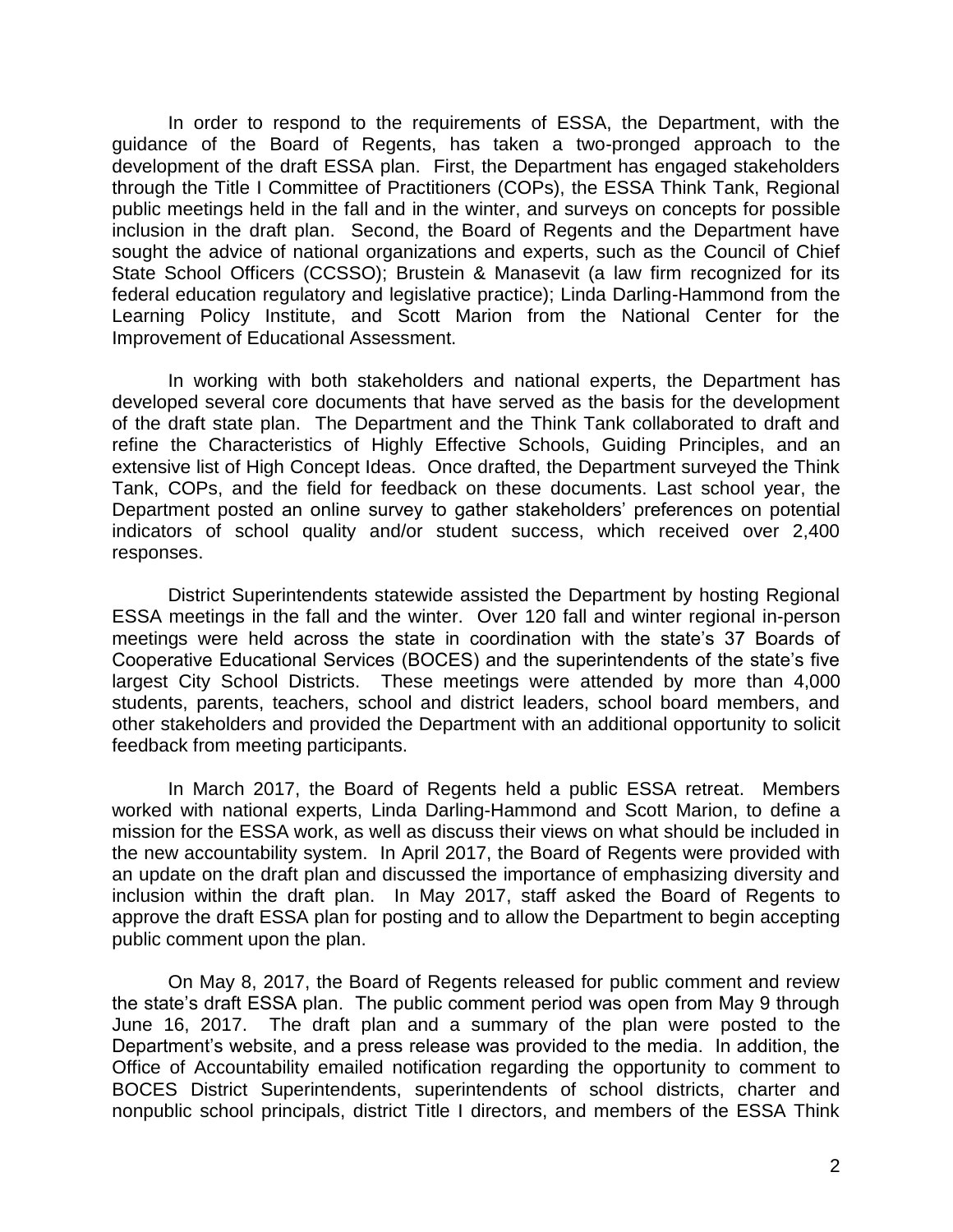Tank and the Title I Committee of Practitioners. Other Department offices also shared the notification with list serves that these offices maintain. The Department accepted comments via email at [ESSAcomments@nysed.gov](mailto:ESSAcomments@nysed.gov) and via mail. The Department also hosted 13 public hearings on the plan from May 11 through June 16, 2017. At the 13 Public Hearings held, there were more than 270 speakers who provided the Department with their feedback. Over 1,000 comments were received on the draft plan during the public comment period.

In July, staff provided the Board of Regents with a summary of the comments received, and recommendations for revisions to the draft plan. Also in July, the Department provided the Governor with a copy of the draft plan to review for 30 days, as required by federal statute. (Attachment A)

# **Related Regents Items:**

October 2016: [Every Student Succeeds Act \(ESSA\) State Plan Development Activities](http://www.regents.nysed.gov/common/regents/files/ESSA.pdf)

November 2016: [Development of New York's Every Student Succeeds Act State Plan](http://www.regents.nysed.gov/common/regents/files/Full%20Board%20Monday%20am%20-%20ESSA.pdf) and [ESSA State Plan High Concept Ideas](http://www.regents.nysed.gov/common/regents/files/Full%20Board%20Monday%20am%20-%20ESSA%20State%20Plan%20High%20Concept%20Ideas.pdf)

December 2016: [Development of New York's Every Student Succeeds Act \(ESSA\)](http://www.regents.nysed.gov/common/regents/files/FB%20Monday%20-%20ESSA%20Commissioner.pdf)  [State Plan](http://www.regents.nysed.gov/common/regents/files/FB%20Monday%20-%20ESSA%20Commissioner.pdf)

January 2017: [Development of the New York State Every Student Succeeds Act Plan](http://www.regents.nysed.gov/common/regents/files/FB%20Monday%20ESSA%20Slide%20Deck.pdf) and [ESSA State Plan High Concept Ideas](http://www.regents.nysed.gov/common/regents/files/FB%20Monday%20-%20ESSA%20State%20Plan%20High%20Concept%20Ideas.pdf) and [Proposed "High Concept Idea"](http://www.regents.nysed.gov/common/regents/files/FB%20Monday%20-%20Proposed%20%E2%80%9CHigh%20Concept%20Idea%E2%80%9D%20Summaries%2C%2012.01.16.pdf)  Summaries -- [Supports and Improvements for Schools 12/1/2016](http://www.regents.nysed.gov/common/regents/files/FB%20Monday%20-%20Proposed%20%E2%80%9CHigh%20Concept%20Idea%E2%80%9D%20Summaries%2C%2012.01.16.pdf) and [Survey of School](http://www.regents.nysed.gov/common/regents/files/FB%20Monday%20-%20Survey%20of%20School%20Quality.pdf)  [Quality and Student Success Indicators](http://www.regents.nysed.gov/common/regents/files/FB%20Monday%20-%20Survey%20of%20School%20Quality.pdf)

March 2017: [ESSA Public Retreat](http://www.regents.nysed.gov/meetings/2017/2017-03/meeting-board-regents-public-retreat)

April 2017: [April 4 Board of Regents Meeting on ESSA](http://www.regents.nysed.gov/node/8643)

May 2017: [Overview of New York's Draft Every Student Succeeds Act Plan](http://www.regents.nysed.gov/meetings/2017/2017-05/meeting-board-regents)

June 2017: [Feedback from Every Student Succeeds Act \(ESSA\) Public Hearings and](http://www.regents.nysed.gov/node/8688)  [an Update on the Next Generation Learning Standards](http://www.regents.nysed.gov/node/8688)

July 2017: [Proposed Changes Final Draft Plan -](http://www.p12.nysed.gov/accountability/essa/documents/regents-july-2017-commissioner-to-bor-presentation.pdf) Commissioner's Presentation to the [Board,](http://www.p12.nysed.gov/accountability/essa/documents/regents-july-2017-commissioner-to-bor-presentation.pdf) [State Dashboards,](http://www.p12.nysed.gov/accountability/essa/documents/regents-july-2017-constructing-state-dashboard-presentation.pdf) [Next Generation Assessment Systems,](http://www.p12.nysed.gov/accountability/essa/documents/regents-july-2017-next-generation-assessments-presentation.pdf) and [Social,](http://www.p12.nysed.gov/accountability/essa/documents/regents-july-2017-socio-emotional-presentation.pdf)  [Emotional, Health, Mental Health, and Attendance Issues,](http://www.p12.nysed.gov/accountability/essa/documents/regents-july-2017-socio-emotional-presentation.pdf) and [Stakeholder Feedback](http://www.p12.nysed.gov/accountability/essa/documents/regents-july-2017-essa-stakeholder-feedback-analysis-presentation.pdf)  **[Analysis](http://www.p12.nysed.gov/accountability/essa/documents/regents-july-2017-essa-stakeholder-feedback-analysis-presentation.pdf)**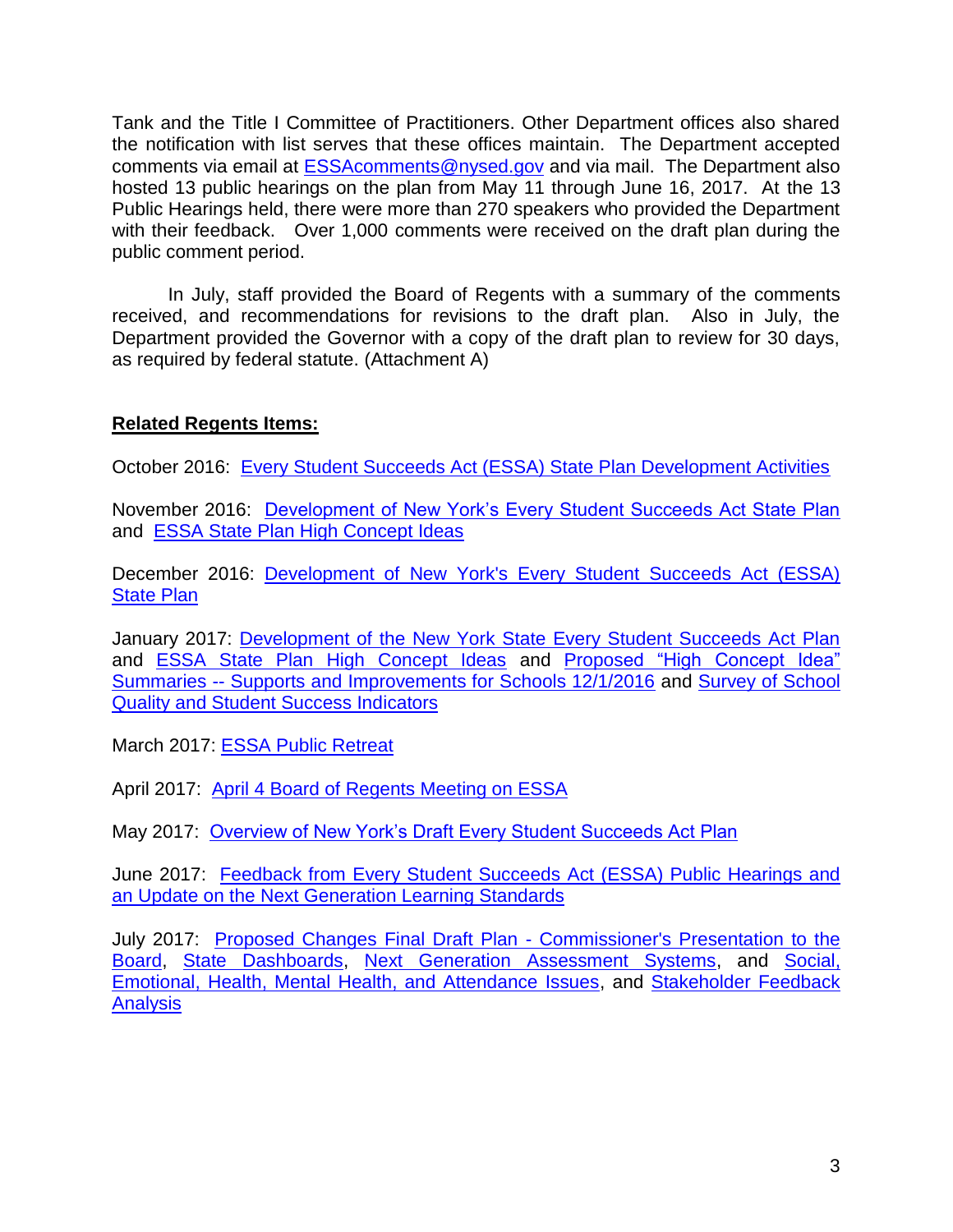## **Governor's Office Review of Plan**

Throughout the ESSA plan development process, the Department has held regular meetings with representatives of the Governor's office, including former Deputy Secretary Jere Hochman, and the Legislature. The Department is appreciative of their attendance at several ESSA Think Tank meetings and their participation in discussions with the Commissioner and her staff. The Governor's and legislative staff gave their valuable time and attention to familiarize themselves with the draft as it evolved through several iterations.

As required by ESSA, on July 31, 2017, the Department submitted the draft ESSA plan to the Governor. Following the 30-day review period, the Governor returned the plan to the Department without taking action.

### **Waivers**

At the same time the ESSA plan is submitted to the USDE, the Department recommends that the Board of Regents direct the Department to submit requests for waivers to the ESSA statute in three areas. In brief, the three waivers will request permission for New York State to:

- 1. Allow middle school students who take mathematics or science Regents examinations to be exempted from taking the associated grade level assessments and use the Regents examination results for the purposes of making school accountability and participation rate determinations. Currently ESSA only provides this "double testing" flexibility to grade 8 students who take a high school examination in mathematics. (Attachment B)
- 2. Continue to exempt, for one year, newly arrived English Language Learners/Multilingual Learners (ELLs/MLLs) from taking the English language arts (ELA) examination, and not include the results of the first administration of the ELA examination to these students in the state accountability system. Without a waiver, the results from this first administration would have to be used for accountability purposes. (Attachment C)
- 3. Allow a small number of students with the most significant cognitive disabilities to take examinations better aligned to instructional level of the students, not grade level assessments. (Attachment D)

These waivers are referenced in the state's draft ESSA plan and the Department was required to post them for public comment prior to their submission to the United States Department of Education. The Department posted the waivers on the NYSED ESSA webpage, and accepted comments from August 25 through September 8, 2017.

All three of the waivers have previously been submitted to the USDE as part of the state's ESEA Flexibility Waiver, which outlined the state's school and district accountability plan from 2012 – 2016. Although the USDE has not approved the